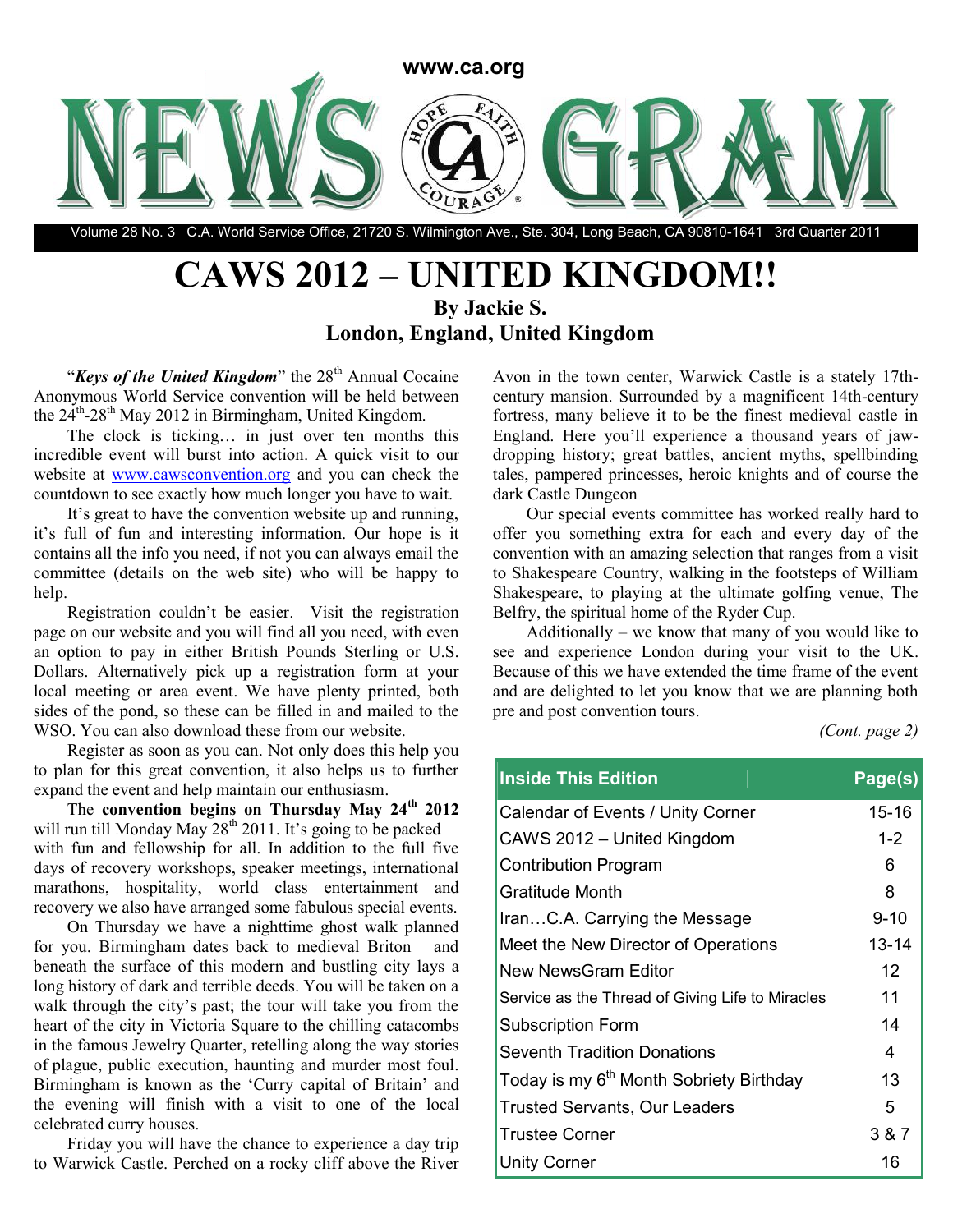#### **CAWS Board of Trustees:**

- *Atlantic North Region:* Robert L., Pawtucket, Rhode Island, USA
- *Atlantic South Region:* Kenny W., Memphis, Tennessee, USA
- *European Region:* Russell S., London, England, UK
- *Midwest Region:* Kim S., Des Plaines, Illinois, USA (WSBT Chair)
- *Pacific North Region:* Terry M., Salt Lake City, Utah, USA
- *Pacific South Region:* Joy H., Fontana, California, USA
- *Southwest Region:* Randy G., Chandler, Arizona, USA (WSBT Vice Chair)
- *Trustee at Large #1:* Richard S., Colorado Springs, Colorado, USA (WSBT Secretary)
- *World Service Office Trustee:* Richard L., Culver City, California, USA
- World *Service Trustee:* Peter D., San Diego, California, USA

#### **CAWSO Board of Directors:**

- Tom P., WSOB Chair, Dana Point, California, USA
- Teresa N., WSOB Vice Chair, Dana Point, California, USA
- Barry J., WSOB Treasurer, San Pedro, California, USA
- Linda F., Paid Director, North Hollywood, California, USA
- Peter D., WS Trustee, San Diego, California, USA
- Richard L., WSO Trustee, Los Angeles, California, USA
- Elizabeth S., Director, San Marino, California, USA
- Robert C.; Director; Los Angeles, California, USA

#### **CAWSO Personnel**:

Linda Francisco, Director of Operations Sheila Spurlock, Customer & Volunteer Relations Andrew Wellbaum, Shipping & Fulfillment

#### **NewsGram Editor:**

Heidi J., Gresham, Oregon, USA **NewsGram Editor Emeritus** Cynthia C., Redmond, Washington, USA

**Web Servant:** Ryan E., Glendale, California, USA

*The NewsGram is a quarterly publication of the World Service Office of Cocaine Anonymous. This publication and all its contents are copyrighted by Cocaine Anonymous. Any unauthorized duplication or publication is prohibited. Send all requests to: NewsGram, c/o CAWSO, 21720 S. Wilmington Ave., Ste. 304, Long Beach, CA 90810-1641, by e-mail to newsgram@ca.org, or by fax to 310-559-2554, Attn: NewsGram. You can call the WSO at 310-559-5833.*

#### **CAWS 2012 – UNITED KINGDOM!!**

*(Cont from page 1)*

Thursday  $24<sup>th</sup>$  we will be running a Grand Tour of London which will include the Tower of London, St. Paul's Cathedral, a cruise along the River Thames and a Cocaine Anonymous meeting on the London Eye.

On Tuesday  $29<sup>th</sup>$  we continue with a fantastic excursion to the world famous heritage stone circle site of Stonehenge, estimated to have been constructed in 3100BC this place brings new meaning to the word old. This will be followed by a C.A. meeting in Winchester Cathedral, home of the Hampshire Grenadiers tombstone as featured in Bills Story. We will then round off the day with an afternoon touring London's West End theatre land.

However, we need your help. If these additional events are to be successful, indeed if they are to happen at all, **we need you to pre-register for them**. At this time we simply need you to indicate your interest, then we can firm up the details. We believe that this is the first time that a World Convention has put on events both pre and post convention. We need to make sure we do not expose the fellowship to any financial risk. Therefore, once you have decided that you want to attend one or both of these additional dates we will ask for you to pay for them in advance to secure your place. Our London Special Events committee is working hard to make sure we can provide what you want – so please help us to help you.

For those of you flying into London – either Heathrow, Gatwick or Stansted, or those living in the London area, the CAWS2012 committee are pleased to offer the opportunity for everyone to travel together for a discounted rate (compared to most other forms of transport). We have specially commissioned Coaches from London Victoria on Thursday  $24<sup>th</sup>$  May departing 7 pm and arriving at the convention hotel in Birmingham at approximately 9 pm. The return journey will be on Monday  $28<sup>th</sup>$  from the hotel to London Victoria departing 2 pm and arriving approximately 4 pm.

The Hilton Hotel in Birmingham is a fabulous hotel and we have a choice of packages available for you. There are three and four-day packages which include a full English buffet breakfast, and also include the Gala Banquet and Monday brunch. Our hotel rates include all local taxes – so what you pay is the agreed package rate and there are no extras. There are single budget rooms as well as the more luxurious Hilton standard rooms – so we hope that all will be able to come and participate in this event.

There are many things to tell you and our committee will continue to distribute information throughout the year. If you have a questions for our committee please contact us at info2012@cawsconvention.org

I hope this article will answer some of those questions and I really do want you to know how much our committee looks forward to welcoming you to the UK.

**2**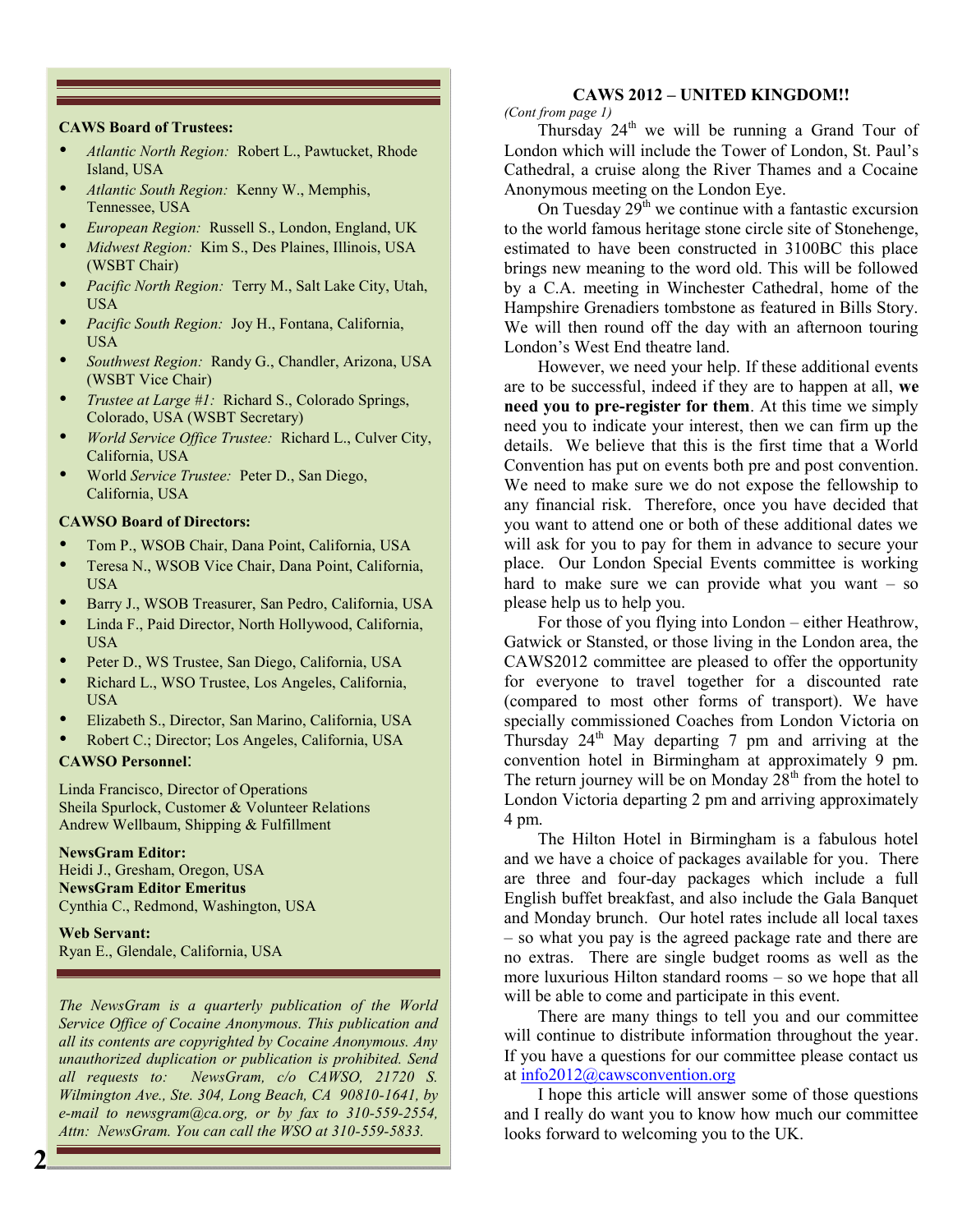## *Trustee Corner:*

#### **By Kim S. Midwest Regional Trustee and WSBT Chair Des Plaines, Illinois, USA**

On behalf of the World Service Board of Trustees, we thank the fellowship of Cocaine Anonymous for the opportunity to serve. We continue to oversee and handle the business of C.A. with awe and appreciation of those we serve. This Quarter, similar to those past, we have been working through our agenda items with hope of completing them, and address new items that come to our attention. We have been focusing on French translations of our literature, developing "Emergency Guidelines for Petty Cash Account" (specific to CAWS 2012), and reviewing items for Literature, Chips, and Format (The 12 Principles Pamphlet; Meeting in a Pocket; Suggestions for Recovery and Relapse Prevention; and The First 30 Days). The WSBT ratified a new Director at Large, Bob C. He will be joining the Board as we move forward. Some of you may remember Bob as a former member of the WSBT, and former WSBT Chair, a former member of the WSOB, and a former WSOB Chair. We welcome his experience and desire to serve the fellowship. Items on our radar for our next Conference Call and our "at Conference Quarterly" are: CAWS Audit, Review Guidelines re: non-addict Trustee (Area/Region, Budget), Review of TAL 2 budget, and further research as to how to handle violations of our name, logo, and motto. In addition to the above, we continue to address email correspondence, craft responses to referrals, address Area and Regional situations, travel within our Regions, and deal with anything that affects C.A. as a whole.

This past May, the WSBT held a Quarterly meeting in Phoenix, the city host of the CAWS 2011 Convention. This Quarterly meeting presented several challenges for the Board. We did what was in front of us, and worked through many obstacles that provided spiritual growth for all. We wish to thank the Arizona Area for "throwing a WONDERFUL party." The event provided an array of marathon meetings, workshops, main speakers, and special events…not to mention the weather was perfect!!! The hotel property was wonderful, and above all the hospitality of the local Area was amazing! Thank you from the entire Board of **Trustees** 

As we head toward the final weeks before this year's Conference, I wish to bring the fellowship up to date as to the work accomplished this past year by the WSBT:

- *Developed the WSBT Guidelines as an internal piece that can and was distributed to the fellowship.*
- *Set policy for the WSOB regarding financial statements.*
- *Recommended office personnel changes at the WSO.*
- *Reviewed our internal guidelines for Roles and Responsibilities.*
- *Advised the WSO on executive search/recruitment for replacement of DOO.*
- *Reviewed and responded to correspondence from the fellowship throughout the year.*
- *Added changes to the TEC internal process, including a group inventory.*
- *Collectively reviewed and prepared responses to all referrals (in-conference and post-conference).*
- *Set policy with cooperation of the WSOB, changes regarding the stickering of HFC II domestically.*
- *Addressed WSBT internal policy and issues.*
- *Conducted an internal "workshop" regarding C.A. financial reports.*
- *Interviewed candidates and advised the WSOB Chair of the WSBT selection for Director of Operations.*
- *Announced with cooperation of the WSOB, the new Director of Operations, Linda Francisco*
- *Participated at the CAWS 2011 World Service Convention*
- *Ratified candidates for Director at Large*
- *Addressed trademark and copy write issues regarding coverage in the following countries: Austria, Benelux, Canada, Denmark, France, Germany, Greece, Ireland, Italy, Portugal, Spain, Sweden, and United Kingdom.*
- *Addressed issues regarding the placement of the "***®***" on our logo .*

*(Cont. page 7)*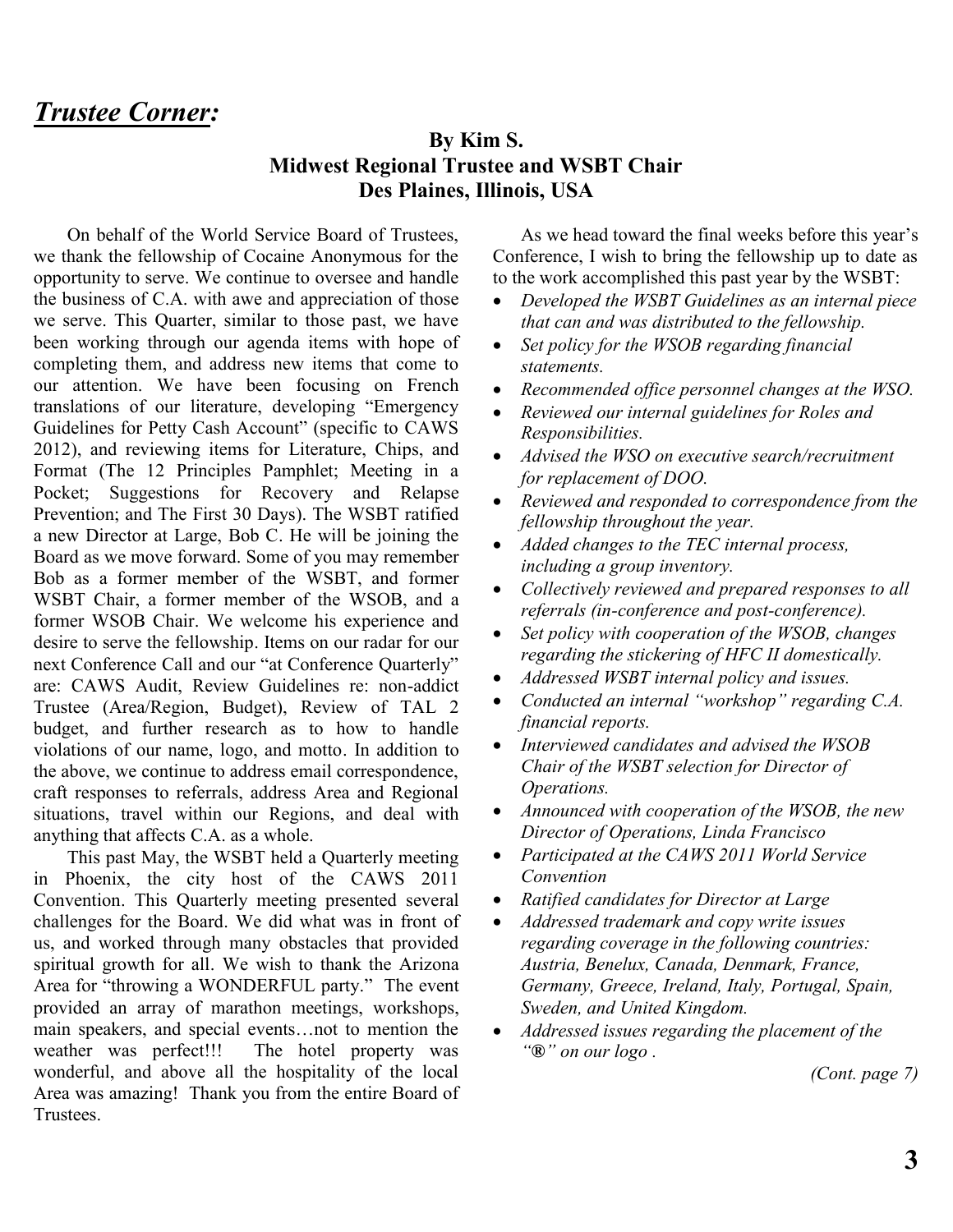| 7 <sup>th</sup> Tradition April - May 2011<br><b>Category or Group</b> |                             | 7 <sup>th</sup> Tradition April - May 2011<br><b>Category or Group</b> |                     |                                  |              |
|------------------------------------------------------------------------|-----------------------------|------------------------------------------------------------------------|---------------------|----------------------------------|--------------|
| <b>Location</b>                                                        | <b>Name/City</b>            | <b>Total</b>                                                           | <b>Location</b>     | <b>Name/City</b>                 | <b>Total</b> |
| <b>Anonymous</b>                                                       | Anonymous                   | \$72.95                                                                | Florida (Cont)      | Ft.Myers, FL Dist of C.A.        | \$29.00      |
|                                                                        | <b>Birthday Envelopes</b>   | \$150.00                                                               |                     | A Way of Life                    | \$5.00       |
|                                                                        | 27th CAWS Convention        | \$890.43                                                               | Georgia             | Atlanta Area                     | \$2,000.00   |
| Canada                                                                 |                             |                                                                        |                     | <b>Monday Night Cocanuts</b>     | \$81.00      |
| <b>Newfoundland</b>                                                    | Hope & Courage Group        | \$100.00                                                               |                     | Spiritual Awakening              | \$23.74      |
| <b>Alberta</b>                                                         | <b>Calgary District</b>     | \$143.23                                                               |                     | Old Log Cabin                    | \$105.40     |
| <b>Alberta</b>                                                         | Anonymous                   | \$16.00                                                                | Illinois            | <b>NW Suburban District</b>      | \$142.30     |
| <b>United</b>                                                          | C.A. London Dist.           | \$1,281.82                                                             |                     | <b>IACA</b>                      | \$900.00     |
| Kingdom                                                                | Anonymous                   | \$28.00                                                                |                     | Friday HFC                       | \$20.00      |
| <b>USA</b>                                                             |                             |                                                                        |                     | South & West District            | \$515.37     |
| Arizona                                                                | <b>EVMG</b>                 | \$137.33                                                               | Indiana             | Fort Wayne District              | \$100.00     |
|                                                                        | <b>SNL Group</b>            | \$190.79                                                               | Missouri            | Fried Pipers & Cocanuts          | \$22.50      |
|                                                                        | Arizona Area of C.A.        | \$3,000.00                                                             |                     | <b>Positive Attitudes</b>        | \$25.00      |
| Arkansas                                                               | AR Area C.A.                | \$175.00                                                               |                     | <b>Greater St.Louis District</b> | \$50.00      |
| Southern                                                               |                             |                                                                        |                     | In The Light                     | \$10.00      |
| & Central                                                              |                             |                                                                        | New Jersey          | New Jersey District              | \$100.00     |
| California                                                             | <b>SGPVCA</b>               | \$1,726.73                                                             | New York            | Anonymous                        | \$100.00     |
|                                                                        | 211 in Progress             | \$125.00                                                               |                     | <b>CANY</b>                      | \$220.00     |
|                                                                        | <b>HFC Online Meeting</b>   | \$16.14                                                                | Ohio                | Ohio                             | \$50.00      |
|                                                                        | <b>WSOB</b>                 | \$124.00                                                               | Oklahoma            | C.A. Oklahoma Area               | \$406.38     |
|                                                                        | Anonymous-Los Angeles       | \$358.00                                                               |                     | <b>Cocaine Anonymous</b>         | \$100.00     |
|                                                                        | <b>LB/C District</b>        | \$120.70                                                               |                     | Thursday Night Live              | \$150.00     |
|                                                                        | <b>SCD H&amp;I</b>          | \$2,000.00                                                             |                     | Oklahoma City C.A.               | \$100.00     |
|                                                                        | <b>Clubhouse Step Study</b> | \$26.10                                                                | PA/NJ/DEL           | C.A. Philadelphia                | \$200.00     |
|                                                                        | Cen Cal C.A.                | \$150.00                                                               |                     | Anonymous                        | \$25.00      |
|                                                                        | <b>WS/H District</b>        | \$149.76                                                               | South Carolina      | There is a Solution              | \$60.00      |
|                                                                        | Free From Self              | \$4.00                                                                 | Texas               | <b>Steppin Stones</b>            | \$50.00      |
|                                                                        | Back to Basic Orange County | \$15.00                                                                |                     | Bonnie Brae Group                | \$500.00     |
|                                                                        | <b>WIECA</b>                | \$50.00                                                                |                     | Anonymous                        | \$250.00     |
|                                                                        | <b>SBBC District</b>        | \$210.00                                                               |                     | <b>Step Sisters</b>              | \$41.18      |
| Northern                                                               | Anonymous                   | \$20.00                                                                |                     | The Truth The Light The Way II   | \$200.00     |
| California                                                             | C.A.Northbay Serv. Grp      | \$15.00                                                                |                     | Free At Last                     | \$5.00       |
| Colorado                                                               | <b>Captain's Table</b>      | \$42.00                                                                | Utah                | CA of Utah                       | \$1,350.00   |
|                                                                        | Promises                    | \$90.00                                                                | Virginia            | Gimme Shelter From The Rock      | \$50.00      |
|                                                                        | Dark Side Of The Spoon      | \$162.19                                                               | Washington          | <b>WSCA District 3</b>           | \$74.58      |
|                                                                        | C.A. Colorado               | \$463.76                                                               | World               |                                  |              |
| DC-MD-VA                                                               | Keep it Real                | \$113.15                                                               | <b>Contribution</b> | See form on page 5               | \$3,743.00   |
| Florida                                                                | South Florida Dist.         | \$70.00                                                                | <b>Total</b>        |                                  | \$24,131.53  |
|                                                                        | Florida Area C.A. INC.      | \$90.00                                                                |                     |                                  |              |

*Participating in the World Contribution Program? THANK YOU! To ensure the continuity of recurring donations, please be sure to update the World Service Office regarding any changes to your designated bank account or credit card (including new expiration dates).*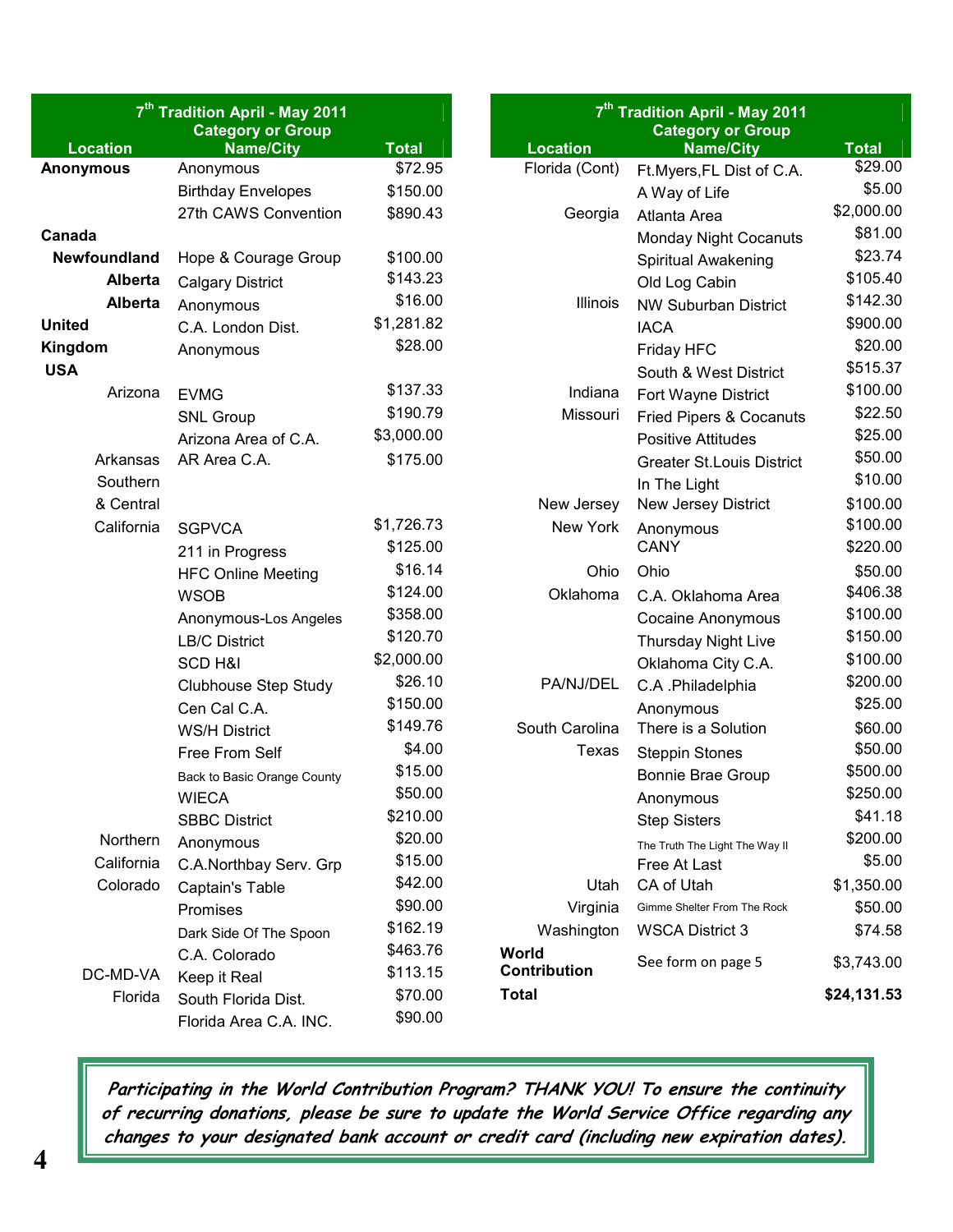## **TRUSTED SERVANTS, OUR LEADERS**

#### **By Bob L.**

#### **Gresham, Oregon, USA**

**For our group purpose there is but one ultimate authority—a loving God as He may express Himself in our group conscience. Our leaders are but trusted servants; they do not govern.**

In Tradition Two we rely on God to be present in our group conscious decisions. As we carry out these decisions at all levels of the fellowship we rely on our<br>trusted servants who have been given this trusted servants who have been given this responsibility. These trusted servants who have been elected by the group conscience as stated in the tradition are expected to be leaders. Leadership to the fellowship is imperative in order to carry out the Fifth Tradition, which states that we "*to carry the message to the addict who still suffers*".

What then do we strive for as a leader in the fellowship?

Let us look at two different aspects.

1) The Bleeding Deacon. This is a person who because they have a number of years in sobriety believe they have all the answers. They are, for the most part, very self centered. They do not listen to others nor do they feel anyone else may have a credible idea. They manipulate situations for their own benefit and intimidate others around them until they get their own way. Truly not a Trusted Servant Leader

2) The Elder Statesman. This person would be the true leader. They are people who respect others opinions and with gentle input with their time experience and expertise advise the fellowship without expecting any reward. This person acts with no benefit of personal prestige. The true Elder Statesman acts with a God Conscious mind respecting the group conscious disappear and I am able to understand the issue being discussed more clearly.

What then are some of the qualities that the true Trusted Servant Leader should strive for?

**Spiritually fit–**a person who practices in their daily life the 12 Steps of the program. A person who is not perfect, who strives to correct mistakes and move on with a positive attitude of helping others to achieve sobriety.

**Responsibility–**Takes the position elected to seriously. Follows through on projects and does not let things go until the last minute. Shows up on time and does not let others wait. Gives an attitude that things can get done, and carries out the task. Does not find a myriad of excuses for not completing their projects.

**Knowledgeable–**Educates oneself as much as possible on how to accomplish the task. Listens and learns from others who have done the job before. They do not act in any arrogant way that they have all the answers.

**Mediator–**Works well with others in order to settle disputes which may affect the fellowship as a whole. Listens to both sides of the question and with wisdom and spiritual help, comes to a decision

**Negotiator–**Many tasks in the fellowship require negotiating with outside organizations in order to do business. This is a special talent. Background, education, and experience are a priority here so that the fellowship can get the greatest benefit. This is a hard task and a Trusted Servant Leader needs to rely on patience, perseverance, tolerance and integrity

**Educator and Teacher–**This Trusted Servant Leader should be able to pass along their knowledge and experience to the upcoming. We need leaders in the future and education for these futures leaders must come from those who have come before.

**Capability–**It does not benefit the fellowship in any way to have a person elected to a position who does not have the practical knowledge to accomplish the task. On many levels of service certain capabilities may be needed and it is unfair to the person and the fellowship if these requirements are not met. The fellowship needs to be truly honest with themselves in electing people who can accomplish the task.

**Firm and not dictatorial–**A true Trusted Servant Leader needs to present a positive capable attitude, presenting to the group with all the information at hand. But, they cannot dictate in any authoritarian way. After presenting all of the information to the fellowship a decision is made by the God driven group conscience.

Finally, a true Trusted Servant Leader needs to follow the principles of the program to the best of their ability. The true Trusted Servant Leader is one who through example guides the fellowship to benefit the action of the Fifth Tradition "*to carry the message to the addict who still suffers*".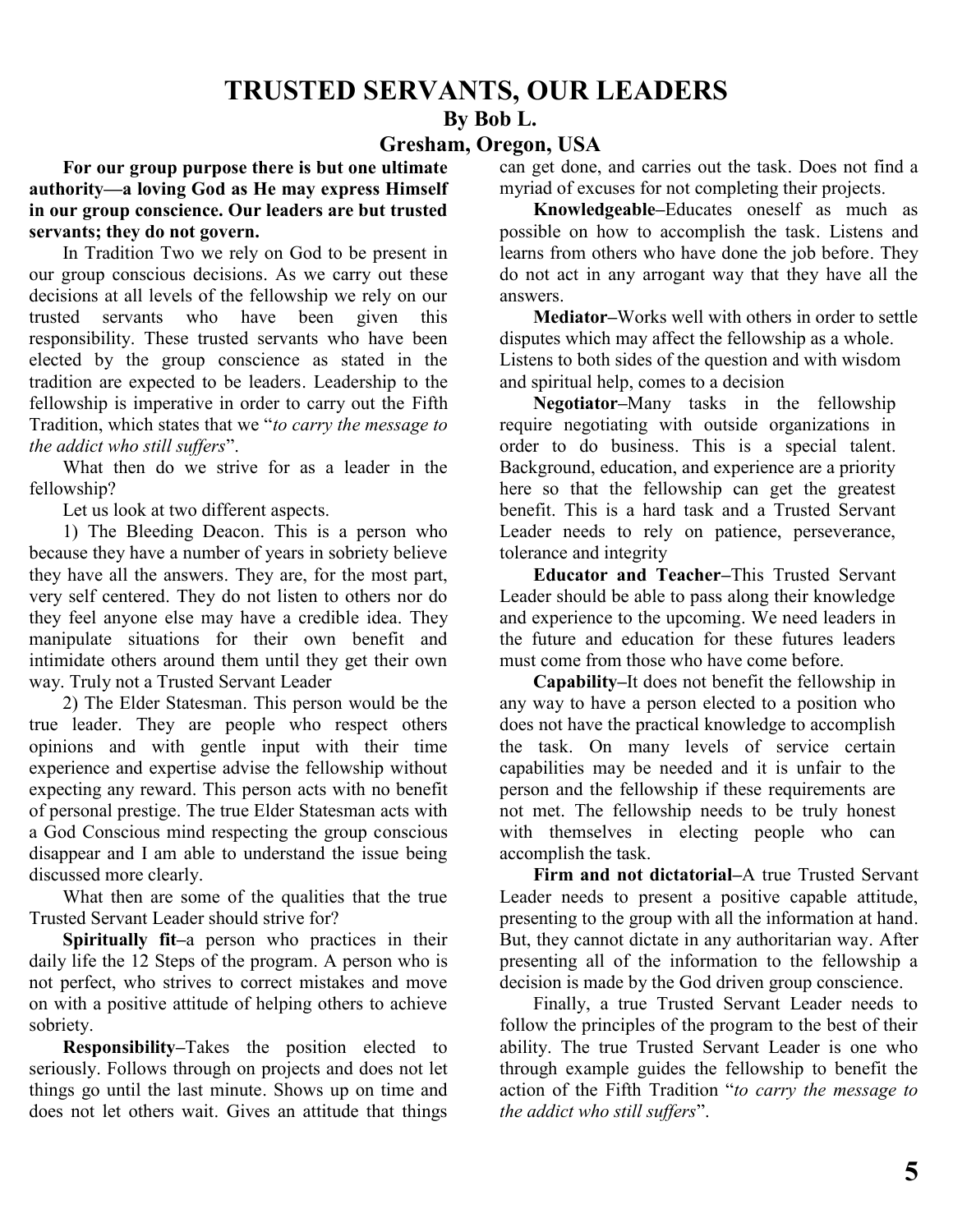# **World Service Contribution Program**

Cocaine Anonymous World Services depends on the financial support provided by individual members, groups, committees, Districts and Areas. We use your contributions as efficiently as possible, to maximize the services we are able to provide to addicts throughout the world. When you participate in the World Service Contribution Program, you ensure that we are able to serve the needs of those in our Fellowship, and reach even more with our message of Hope, Faith and Courage. And because your Contribution Program gifts are conveniently transferred by your bank from your checking account, savings account, debit card, or credit card account directly to the World Service Office, your contributions go farther than ever before. The C.A. World Service Contribution Program is safe, secure and confidential. You have complete control of the process, because you specify the amount of your contributions and when they are made. You can always increase, decrease or suspend your participation at any time by writing the World Service Office. Plus, your contributions may be tax deductible (consult your tax advisor). To help the C.A. World Service Office meet the needs of members, groups, areas and addicts still suffering, please fill out the authorization form below, attach a voided check or deposit slip (if necessary), and mail everything to the address shown. Thank you for your support.

| <b>AUTHORIZATION FOR DIRECT PAYMENT (ACH DEBITS)</b>                                                                                                                                                                           |  |  |  |  |  |
|--------------------------------------------------------------------------------------------------------------------------------------------------------------------------------------------------------------------------------|--|--|--|--|--|
| YES! As a member of C.A., I want to participate in the C.A. World Service Contribution Program to help keep C.A. World Services going strong!                                                                                  |  |  |  |  |  |
| Cocaine Anonymous World Service Office<br>21720 S. Wilmington Ave., Ste. 304<br>Long Beach, CA 90810-1641<br>(310) 559-5833<br>cawso@ca.org                                                                                    |  |  |  |  |  |
| As part of my 7th Tradition contributions to Cocaine Anonymous World Service Office, I authorize Cocaine Anonymous World Service Office (CAWSO),<br>to initiate variable entries to my account described below:                |  |  |  |  |  |
| Type of Account: □ Credit Card □ Debit Card □ Savings                                                                                                                                                                          |  |  |  |  |  |
|                                                                                                                                                                                                                                |  |  |  |  |  |
|                                                                                                                                                                                                                                |  |  |  |  |  |
| Financial Institution's Name: <b>Example 2018</b> 2019 12:30 AM 2019 20:41 20:42 AM 20:42 20:42 20:42 AM 20:42 20:42                                                                                                           |  |  |  |  |  |
| Financial Institution's Address/Branch: Charles Contract Contract Contract Contract Contract Contract Contract Contract Contract Contract Contract Contract Contract Contract Contract Contract Contract Contract Contract Con |  |  |  |  |  |
| If using a savings account, please include a deposit slip.                                                                                                                                                                     |  |  |  |  |  |
| PAYMENT DETAILS:                                                                                                                                                                                                               |  |  |  |  |  |
| Amount in U.S. Dollars: $\frac{1}{2}$ Date of first payment: $\Box$ 1 <sup>st</sup> of month $\Box$ 15 <sup>th</sup> of month                                                                                                  |  |  |  |  |  |
| PAYMENT FREQUENCY:                                                                                                                                                                                                             |  |  |  |  |  |
| □ Monthly □ Annually □ One-time basis Effective date: _____/________________(MM/DD/YYYY)                                                                                                                                       |  |  |  |  |  |
| This authority is to remain in full force and effect until CAWSO has received written notification from me of its termination in such time and manner as to<br>afford CAWSO a reasonable opportunity to act on it.             |  |  |  |  |  |
| Name: _________                                                                                                                                                                                                                |  |  |  |  |  |
| (Please print name as it appears on the account)                                                                                                                                                                               |  |  |  |  |  |
|                                                                                                                                                                                                                                |  |  |  |  |  |
|                                                                                                                                                                                                                                |  |  |  |  |  |
|                                                                                                                                                                                                                                |  |  |  |  |  |
| Zip/Postal Code: Contract Code: Capacitation Contract Code Daytime Phone: Code Code Daytime Phone:                                                                                                                             |  |  |  |  |  |
| PLEASE MAKE A COPY OF THIS COMPLETED FORM FOR YOUR RECORDS<br>(The complete World Service Contribution Program brochure, which includes this form, is available for download at www.ca.org/contribute.html)                    |  |  |  |  |  |
|                                                                                                                                                                                                                                |  |  |  |  |  |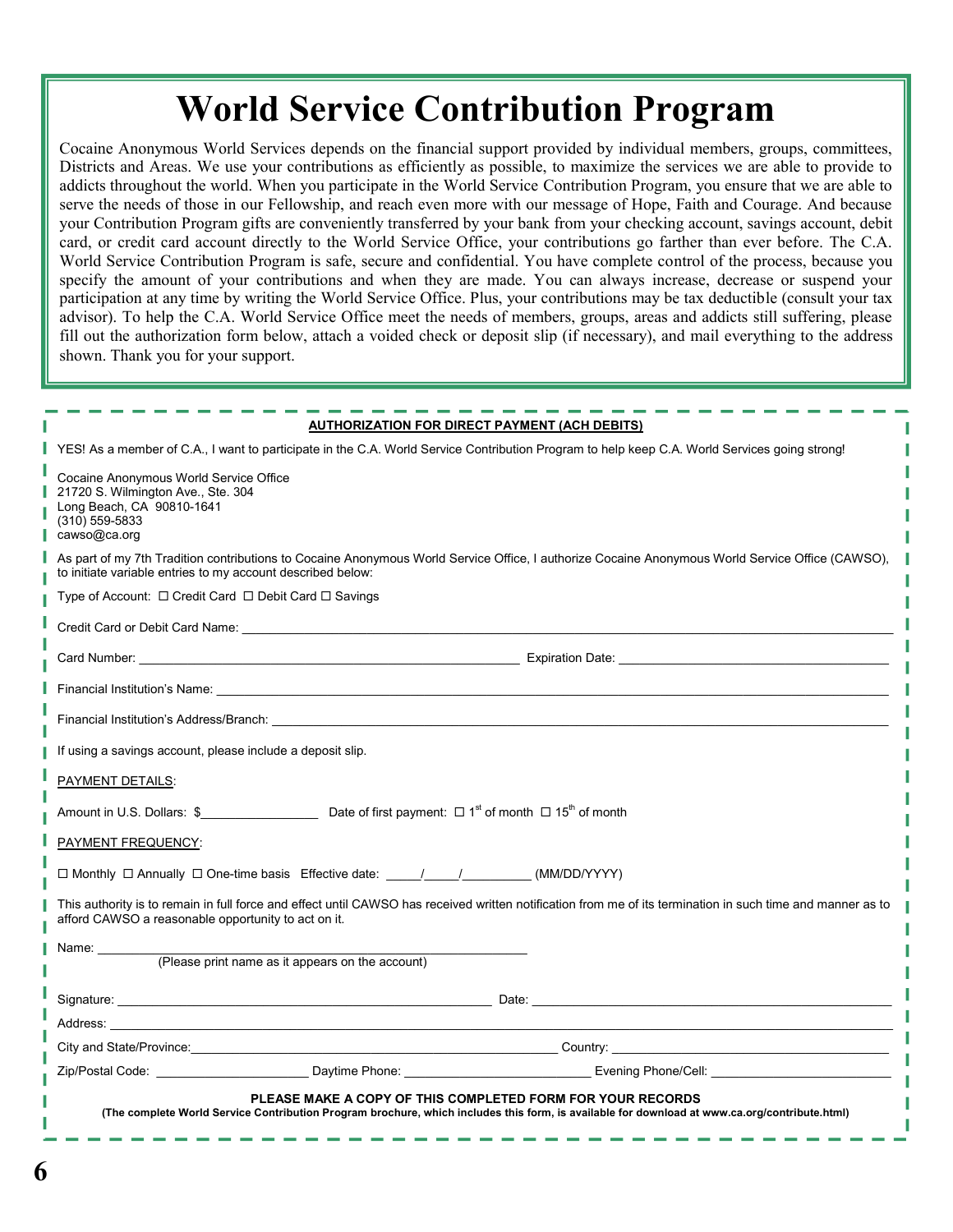- *Addressed concerns regarding French Translations*
- *Developed "CAWS 2012 Emergency Guidelines for Petty Cash Account"*
- Addressed items for Literature, Chips, and Format, per the Point system: (*The 12 Principles Pamphlet; Meeting in a Pocket; Suggestions for Recovery and Relapse Prevention; and The First 30 Day)s*
- *Addressed email correspondence: crafting responses, and responding.*

Much thanks to the members of the World Service Office Board for their service, thank you for all that you do for fellowship. Special thanks to Sheila and Andrew for their hard work at the office. Another warm welcome to our new Director of Operations, Linda. Finally, an acknowledgement of gratitude and appreciation to John B. for assisting during the transition at the WSO following last year's Conference. Together with God's direction, we are trusted servants; we all love C.A.. A loving and caring God will reveal himself through mutual trust and faith of one another. Working together and the  $12<sup>th</sup>$  tradition reminds me that in the end *"our great blessings may never spoil us; that we shall forever live in thankful contemplation of Him who presides over us all."*

Our primary purpose combined with Tradition One reminds me that this is and will always be a "We" program. Portions of our Unity literature state:

*Unity is a common bond that transcends all differences...*

*…We admitted our lack of power and accepted that we could not recover alone. The strength and direction of our recovery is found in our unity….*

*…Through applying the Twelve Steps and the Twelve Traditions, we grow in love, tolerance, and respect for each other. This spiritual growth allows us to rise above prejudice, regardless of religion, ethnicity, economic status, age, gender, or sexual orientation, to carry the C.A. message. Though we are different, we are the same…*

This year, as I have said about previous years, has been everything I thought it would be, and nothing that I expected. The challenges, changes, and excitement continue. It has been an interesting and amazing year for the Board. Personally I am grateful for the past four years as the Midwest Regional Trustee, two years serving as the WSBT Secretary, and this last year serving as the WSBT Chair. I truly appreciate that I have had the opportunity to serve the fellowship that I have an overwhelming passion for and love deeply. I am grateful that our lives met, our paths have crossed, and our souls have touched…here in Cocaine Anonymous.

Thank you for allowing me to be of service.

**Kim. S**

**"I listen, He talks," Chris G.**

**The snow's again fallen. Numbers go uncallen. My spirit is almost frozen.**

**My HP is beckoned!**

**The snow melts. I list my faults. I listen, He talks,**

**Through me, To friend, foe, family.**

**I'm recovering. Some shivering, Yet joy's hovering As I trust God, brothers, Clean house, Help others.**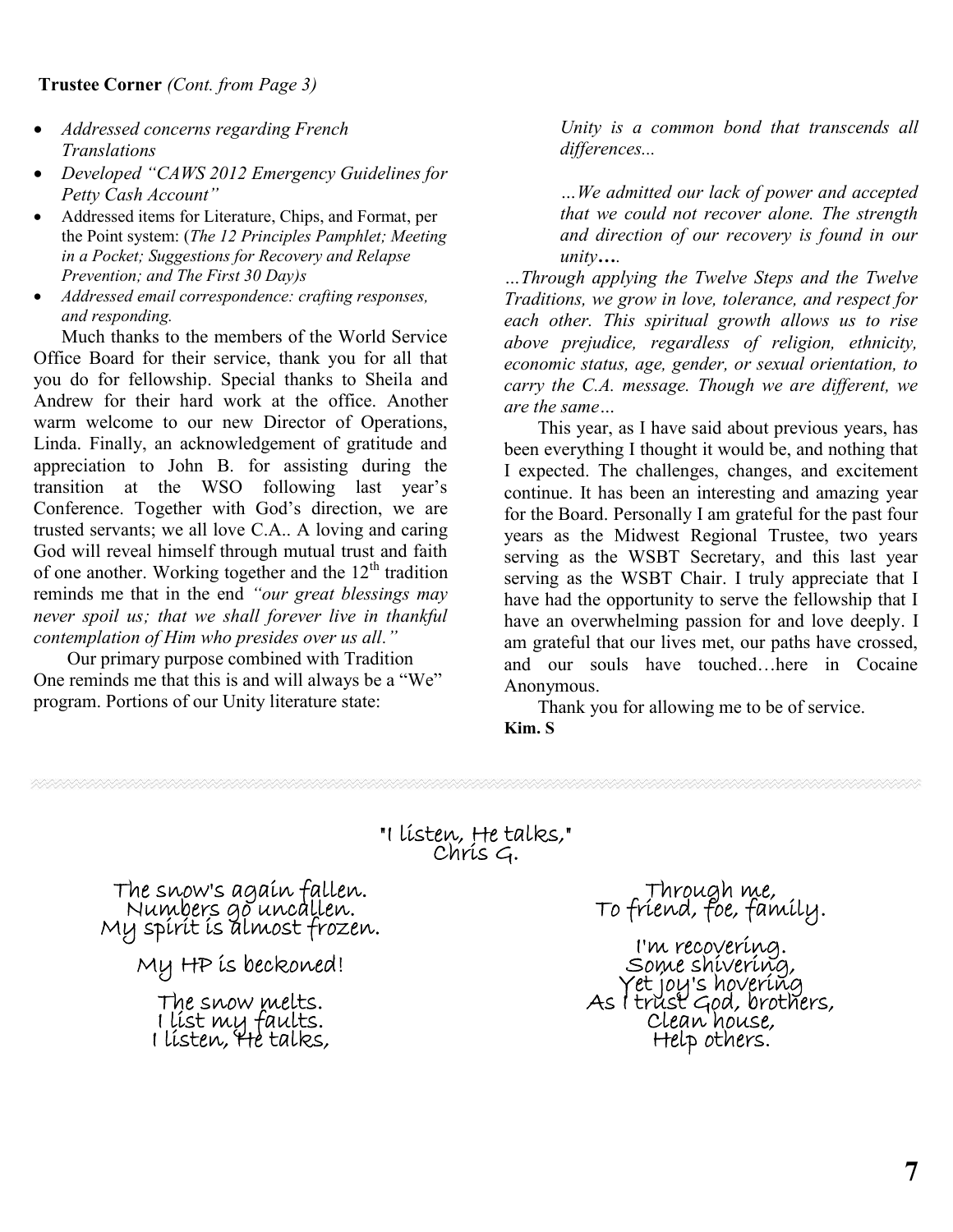

**Our Primary Purpose is to carry the message to the addict who still suffers, and certainly there are suffering addicts in all corners of the world.**

**COCAINE ANONYMOUS was founded on November 18, 1982, which is why November is Gratitude Month. During November each year, we pass the gratitude can, where the money collected goes directly to the Cocaine Anonymous World Service Office.**

**The Cocaine Anonymous World Service Office has a worldwide reach and helps to carry the message in important ways:**

- **Publishing and translating books, literature and chips**
- **Access to drug court conferences**
- **Sponsorship of the national hotline**
- **Administrative support for new Districts, Areas and Regions**
- **Mailing free meeting starter kits**
- **Providing free books and literature to inmates.**

**So, when the Gratitude Can comes around in November, remember your unknown brother or sister trying to find their way into the rooms of Cocaine Anonymous, and help the Cocaine Anonymous World Service Office carry the message worldwide.**

> **CAWSO 21720 S. Wilmington Ave., Ste. 304 Long Beach, CA 90810 USA www.ca.org**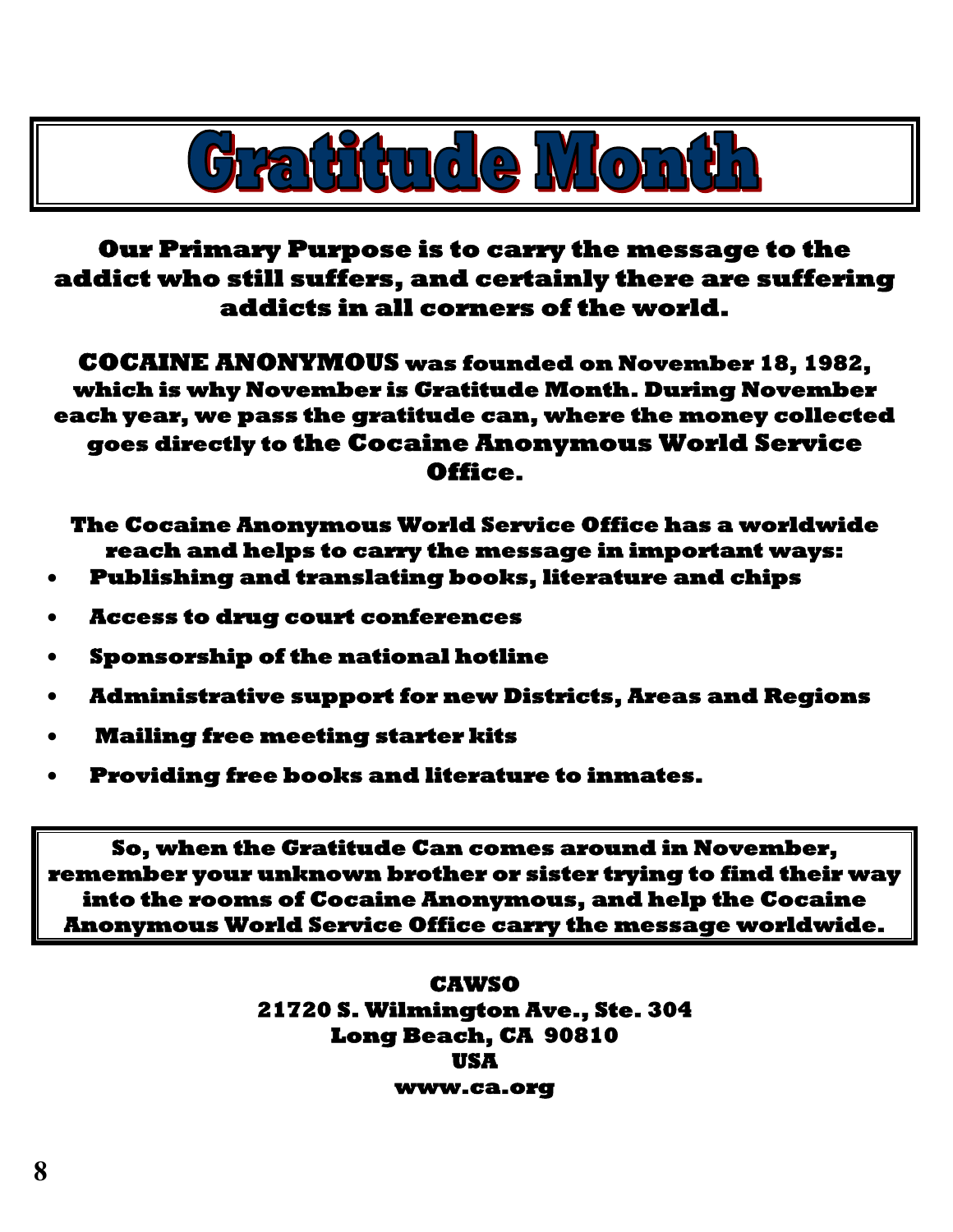#### **AND THUS WE GROW…WORLDWIDE**

By Russell S. European Regional Trustee London, England, UK

I walked through into arrivals at Tehran International Airport at 4.30am to be met by two members of C.A. Iran, who had smiling faces and a welcoming hug. We loaded the car and headed onto the highway towards the home of my host in the city of Karaj, 30 Miles north of the capital, in a style of driving unique to this part of the world! It gave me an early morning wake up call to the pace of the next six days!

On the drive to Karaj we discussed the plans for the next several days, a friendly chuckle from my host and the driver, Fariborz and Mo, and an explanation that I'll need to be somewhat flexible when it comes to Iranian time keeping especially when it involves travelling across the city.

Our first appointment was at the NAWSO in Tehran, where we were welcomed by the office staff and manager. We spent a very beneficial couple of hours talking about some of the challenges now facing our fledgling groups in Iran and how NA found solutions for those very same challenges. We talked about translations, literature supplies, chips, local manufacturing, movement of  $7<sup>th</sup>$  tradition money and donations to C.A. World Services. We also discussed the issue of Public Information and the groups operating in such a differing political environment. NA has continued to demonstrate such loving cooperation and I believe their office in Tehran may continue to be a "port of call" when looking for service based solutions in this part of the world. I look forward to building on this healthy relationship of Cooperation not Affiliation.

Later that evening I found myself seated in the Thursday night meeting of Cocaine Anonymous in Tehran…the un-understandable yet recognizable format and readings made me feel right at home. The meeting was a speaker participation format. With the help of a friend Siavash who translated, I shared my experience, strength and hope whilst I watched the nods and smiles of identification as the group came together to offer our solution to the newcomers in the room. Why would I think it would be any different? Great suffering and great love have no geographical boundary. I was seated amongst my own and we shared the same purpose, to stay clean and sober and to help others achieve the same freedom.

Straight after the meeting we held the first of five workshops. Siavash had translated a workshop format to begin a four day study of *The Big book* and the 12 Steps. The workshops were wonderfully attended and the interaction and participation of the group helped focus me on the whole purpose of the visit. Our program of recovery, the 12 Steps of Cocaine Anonymous, is the principle offer to the newcomer from our fellowship; it is our reason for being. To see such a 'step focused' collective of C.A. members inspired me greatly. Our language and cultures differ enormously but the problem and solution are the same. Many of the members shared their joy at being part of C.A. and the freedom they have experienced as members, a healthy desire to belong was evident.

I was asked to attend a C.A. H&I meeting *(Cont. Page 10)*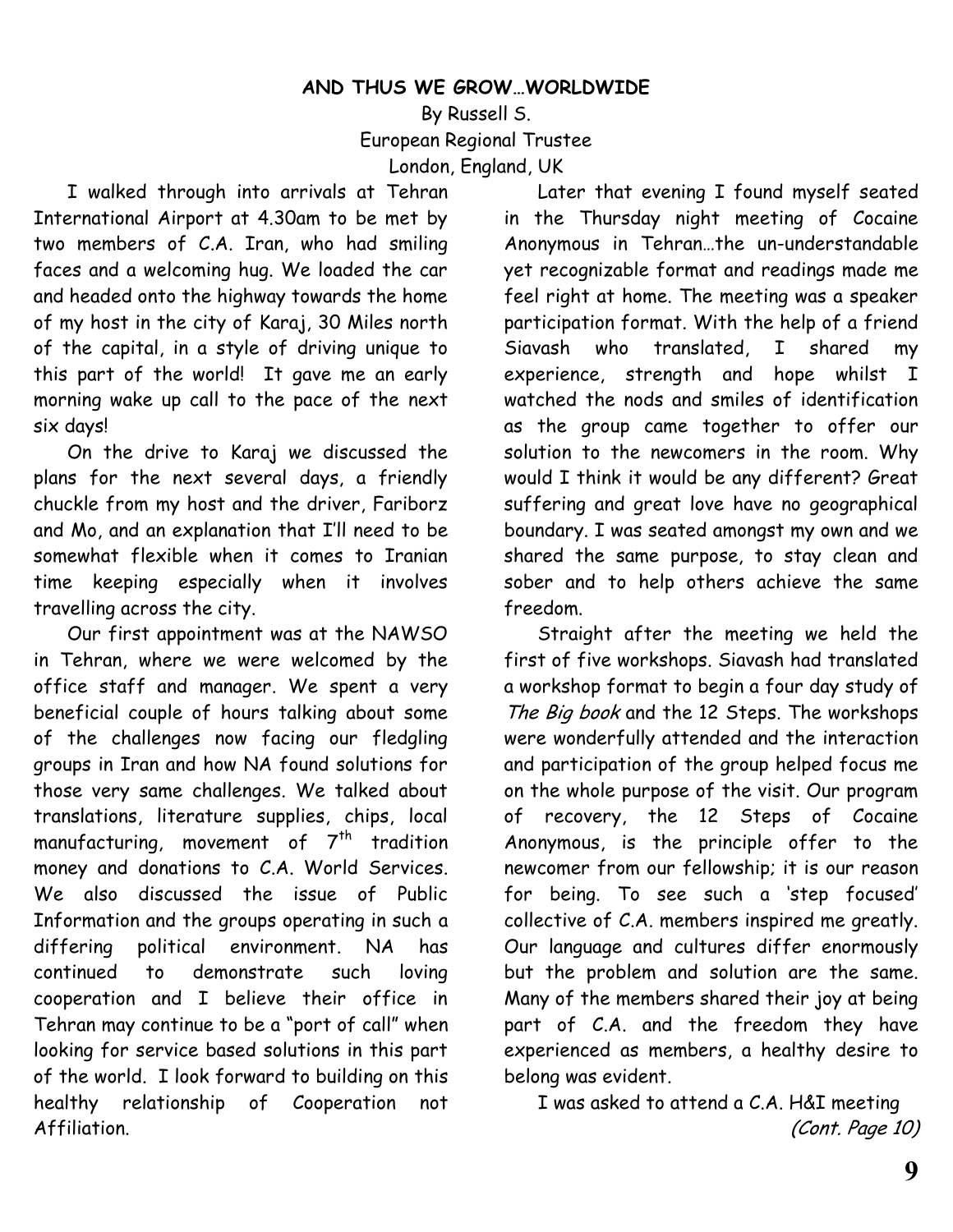## *(Cont. from Page 9)*

in a detox centre in the mountains just outside Karaj. Again to hear the familiar format and to see translated C.A. literature and keyrings allowed me to realize the effectiveness of our World Services and the various committees in place who worked to allow those patients to receive a chip and a *What is C.A.?* pamphlet. We left some copies of HFC2 to be put on the book shelve and to see the recognizable spine amongst the limited offer of books was warming.

The days seemed to roll from one meeting to the next; I spent a very peaceful few hours with the member who leads the local translation efforts, Siavash, in a lovely walled garden somewhere in the suburbs. Siavash is already liaising with CAWSO and the WSOB Translation Committee and has proven to be a wonderful asset to C.A. Since returning from my visit I'm aware that yet another pamphlet has been translated by the local committee and has been submitted to WSOB for the approval process.

We also visited a new detox centre who was interested in having a regular C.A. H&I panel meeting. Four of us drove out to a small village in the middle of nowhere and found ourselves in a vary basic building with limited facilities and no medical supervision, within the compound were 35 men detoxing and trying to support each other any way they could. This particular visit touched my spirit and was a real wake up call as to the huge differences in my life to theirs. I thought back to my last detox centre and how I would have reacted to having to sleep on the floor, or having no access to medical services, no hot showers, no regular healthy meals…how would I have coped under such conditions? We held our meeting and chatted with the newcomers for some time

after, such a warm welcome from everyone, sticky sweet black tea and a hug. Whilst our differences were obvious our similarities were easily recognized and acknowledged. The people that ran the centre asked for C.A. to return and hold weekly meetings. I've recently heard that a panel has since held its second regular meeting there and C.A. will indeed be holding H&I meetings at that centre.

The fellowship we crave…the meeting after the meeting, is really a unique way to experience Iranian tradition and culture. We sat together in a café, or a restaurant, or just stood on the side of the road at the meeting after the meeting or workshops, talking about our lives in recovery and what we could do to carry the message. This really inspired me with feelings of gratitude for the endeavors of the local members as they passionately work together to help the addict who still suffers.

Since returning I've stayed in contact with many of the members and they have continued to work hard. Two new meetings have started, the city of Karaj now has a C.A. meeting for a total of four C.A. meetings a week and two weekly H&I meetings!! There was a meeting of interested members and GSR's and an Area Service Committee was formed. Plans for a 'pay as you go' mobile phone to be used for a helpline are in process. At that time, they can start putting out posters that C.A. is in Iran.

I met a man whilst I was in Iran, newly sober and admitting defeat. His name is Shahram and today as I write this he is in the recovery process and making amends around his hometown. He is 63 days sober. He is a member of Cocaine Anonymous and he knows you helped. Thus we grow…

In love and service Russell S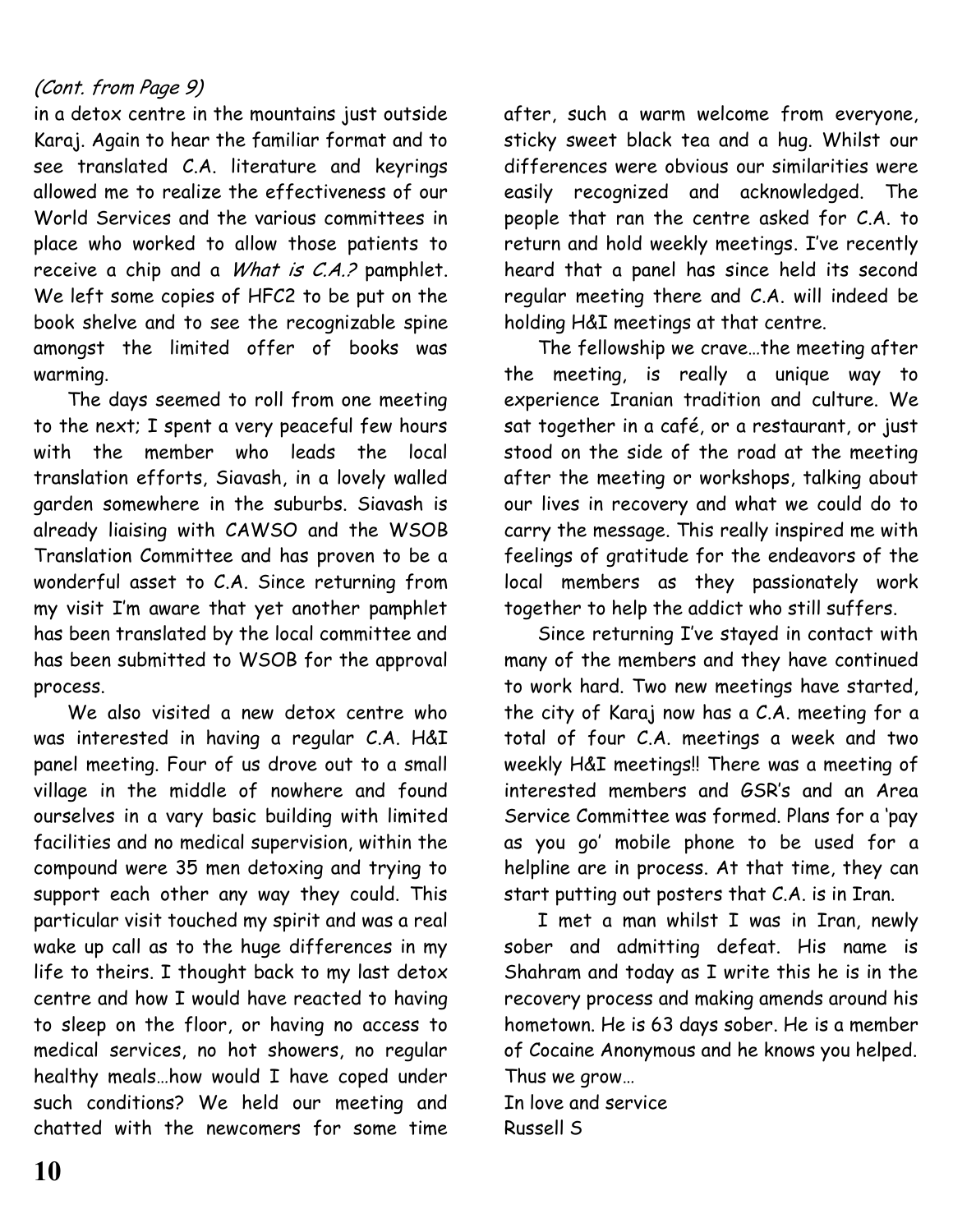# **Service as the Thread Giving Life to Miracles Tom P., WSOB Chair Dana Point, California, USA**

This past Saturday, as I was completing my morning meditation, I received a phone call from two friends in Arizona. They were sitting in their car outside the state prison in Florence, AZ., waiting for a third friend to show up. The purpose of their call was to inform me that they were about to spend the day with a group of inmates locked up in the facility, taking them through the steps of Cocaine Anonymous. As was their custom, they were participating in a regular C.A. hospitals and institutions panel. They were to experience the satisfaction of addict-to-addict service. Yet, Saturday's morning panel was not just a spur of the moment event. Its occurrence resulted from the cumulative efforts of many trusted servants over an extended period of time.

Relationships with facilities such as jails, prisons and hospitals result because dedicated trusted servants take time and effort to do what is necessary to satisfy the requirements of each particular facility. This takes place over long periods of time and with our spirit of rotation, sometimes multiple members are involved in achieving the working relationship. My friends were able to have the incredible experience of sharing the miracle of C.A. recovery on that Saturday morning, in large part, because of the selfless efforts, which others performed.

So it is with most Cocaine Anonymous service. Activities seemingly unrelated to each other are necessary to fulfill our primary purpose of carrying our message to the still-suffering addict. Members of a home group accept nominations and appointments to represent their groups at district or area meetings. Delegates are selected from areas and represent those areas at the World Service Conference. Trustees are elected by the conference to stand in the shoes of the conference during the year and to be principal

planners and administrators of overall policy and finance. Directors are selected by the trustees to operate and administer the World Service Office and to hire and manage its employees. These and many more interactions take place within a tradition of "least possible organization".

Everywhere and every time a C.A. member gets the incredible privilege of sharing their recovery story with a new friend to our fellowship, the sum of interactions which have taken place for almost 29 years is present. After completing the full day at the prison, one of my friends called me to describe the indescribable. Tears of joy were perhaps the only apt description for the experience.

So it is with renewed spirit that I approach this year's conference. Disagreements and disputes are necessary in order to continue moving our fellowship forward. We must painstakingly explore all methods to better serve carrying the message to the still-suffering addict. All the conference committee and related activities are integral to continuing our efforts. Every member who contributes service in any form participates in the whole process. We can never know which service piece can be left out. At the same time we can trust that if our motives are aligned with our primary purpose, all of our efforts will be utilized. Therefore, as you sit in a group business meeting and feel as if what you have to say is unimportant, make sure you speak up. Your perspective may be the piece, which is necessary in order to inform the group conscience allowing God as the ultimate authority to be expressed. Every service activity is the thread of a net of miracles which continues to be woven, one loving action at a time.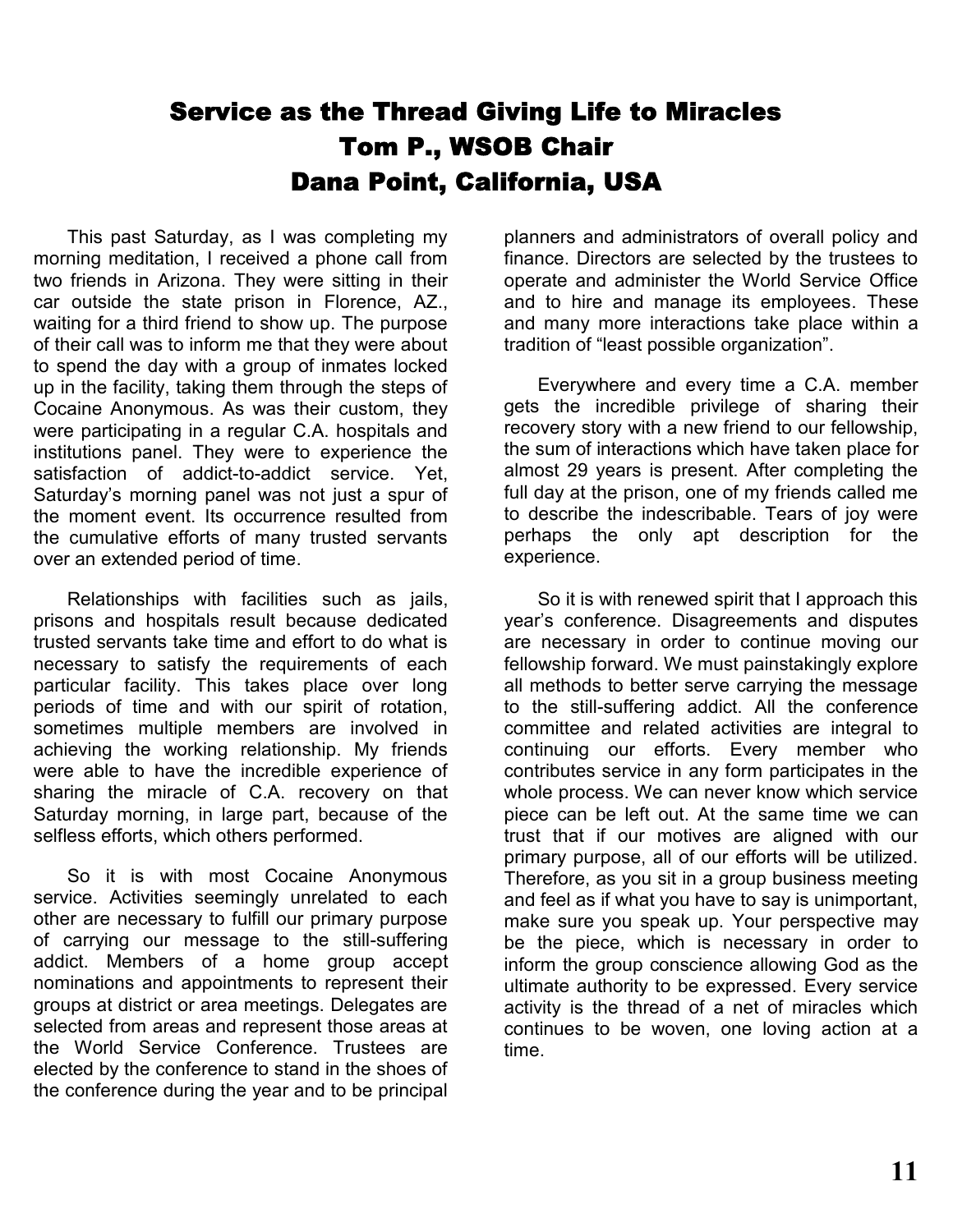# *HFC II* **is**





The price of *Hope, Faith, and Courage II* has been reduced to \$4.75 for soft cover and \$8.75 for hard cover. Spread the word! At these prices, every group should be able to purchase at least two books, and some members may also be able to buy one for a newcomer!

This is a temporary offer so place your order online at http://www.ca.org/purchase.html or contact the World Service Office (310-559-5833/fax 310-559-2554) to reserve your copy today!!

\*\*\*Copyright protections require copies of *HFC II* sold internationally include adhesive stickers with a disclaimer regarding *How It Works*. Domestic sales are exempt per the actions of the WSBT and WSOB on 12/4/10.

## **NEW EDITOR OF THE NEWSGRAM By Heidi J., Gresham, Oregon, USA** "There's no Gram like the NewsGram!"

I'd like to take this opportunity to introduce myself. I've been a member of Cocaine Anonymous since June 1988. I love this fellowship, and have been an active member of C.A. since I got sober. Without C.A., I would be not be here today. I've done many types of service work for our fellowship over the years, including many at the World Service level. When I saw the article in the last NewsGram about it needing a new editor, I thought to myself "Why not? You can do that job!" So I went to Cynthia C. and Tom P. while at the World Service Convention in Phoenix to see what the job entailed.

But, I can only do this job if you all help me! I need you to submit articles, poems, items you heard in meetings that helped you, anything that you think you'd like to see in an upcoming edition of the Newsgram. Don't sit there and think to yourself, "I can't write," YES YOU CAN! We can help you with your submission! Just start writing what you need, and let us know if you need any help. Submit your articles by e-mail to: newsgram@ca.org, or fax to the WS Office at 310-559- 2554, or mail to: NewsGram, c/o CAWSO, 21720 S. Wilmington Ave., Ste. 304; Long Beach, CA 90810-1641. Be sure and enclose one of the completed "Transfer and Assignment of all Rights, Title, and Interest in Original Literary Work and Acknowledgement of Originality" forms that you see in this edition. We cannot print anything that you have not released to us.

I'd like to take this opportunity to thank Cynthia C. for being the editor for the past four years. I hope I can do as good a job as she has done!

I hope to meet you all in the near future!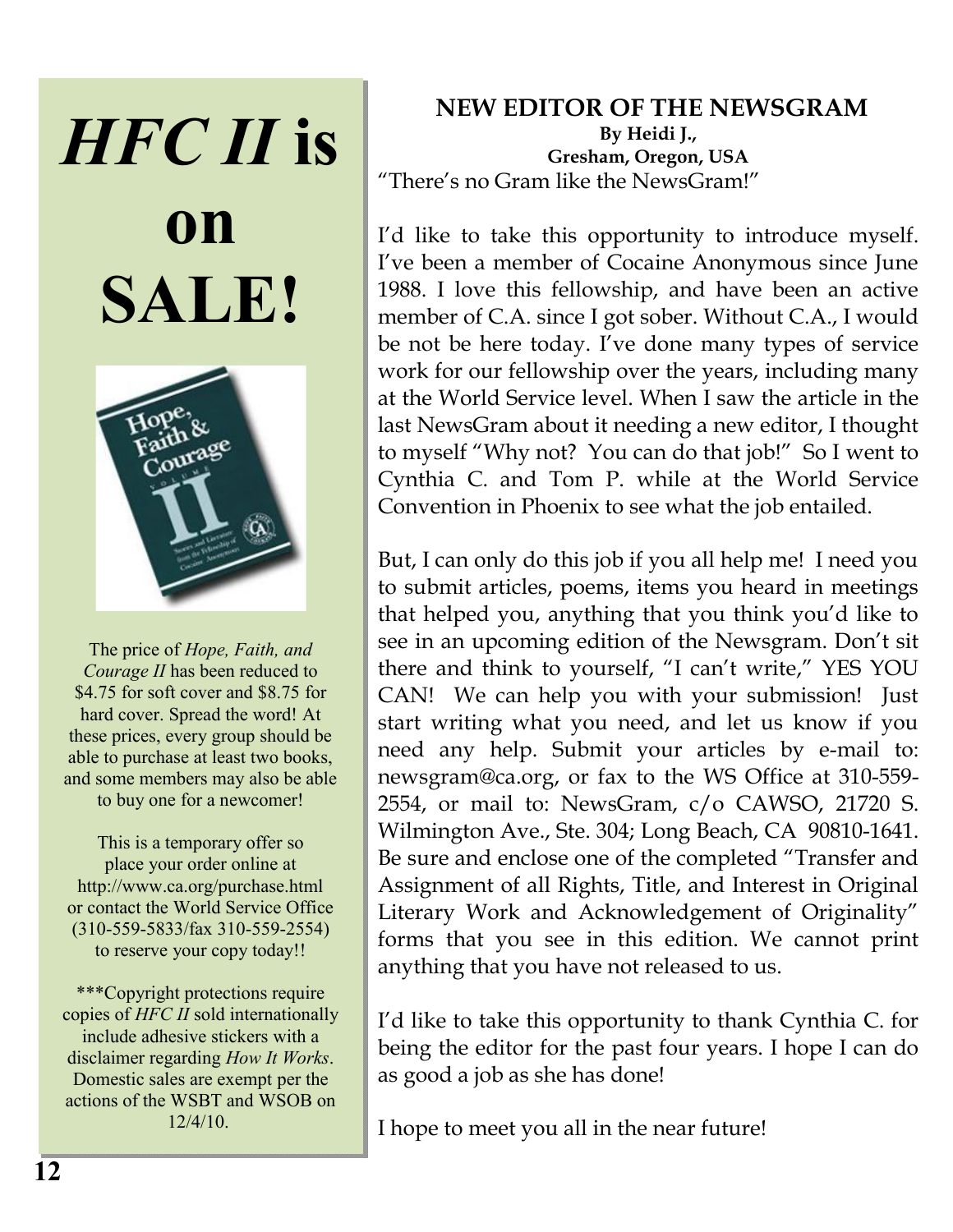# **TODAY IS MY 6TH MONTH BIRTHDAY By Sarah D. Portland, Oregon, USA**

My name is Sarah D. and I am a grateful recovered alcoholic drug addict. Today is my six month birthday. When I walked into my homegroup tonight I had nothing in the way of The Solution to share. I was full of self pity and smack in the middle of relapse mode. I had been for two weeks. Everyone could see it. I am the girl who means it every time someone asks me how I am and I answer enthusiastically, "Fantastic," the girl who jumps at the chance to give out my phone number to the newcomer or share about how I've been rocketed into the fourth dimension of existence as a direct result of working these Twelve Steps! So when I was, "Just okay," or, "Not great," it was obvious something was wrong with me.

Looking at my program over the last few weeks it is not at all surprising that I found myself in tears several times a day, overeating, snapping at my family and friends, and not returning phone calls; I had tried to plan not just my own day but my own life again. I had forgotten Who was in charge. Slowly I began to think that this addict was capable of good ideas and didn't need Guidance anymore. I wasn't putting pen to paper most nights answering the questions on the top of page 86. I wasn't taking someone new through the work. I wasn't repeating, "Thy Will be done," over and over all day long. Not only did this backfire for me, but I was no longer useful to anyone else in or out of these rooms!

Tonight I was asked to read the Twelve Steps in my homegroup and as I read that Third Step out loud, "Made a decision to turn our will and our lives over to the care of God as we understood Him," I was hit with The Solution all over again: this thing isn't about me. This thing is about making the universe right and beautiful. As an addict I don't know intuitively how to do that. But God does. This thing is unapologetically about God and how we can best serve Him today. It tells us that on page 63, page 68, and countless other pages of our *Big Book*. I felt the fire start burning in my belly again

Tomorrow I plan (God willing) to start on my third go-round through the steps over these six months. I have to do them again and again to stay on fire. I have to live them every day to feel rocketed. I have to work closely with my sponsees so I can tell them what I need to hear. I have to ask God to relieve me of the bondage of self that I may better do His will, and then I have to do It! I get to live this miraculous program for the rest of my life if I work it right. Thank You God!

# **MEET THE NEW DIRECTOR OF OPERATIONS** By Linda L Francisco North Hollywood, California, USA

Just a quick note to introduce myself, my name is Linda Francisco. I am thankful and honored to be the Director of Operations for Cocaine Anonymous World Service Office, Inc. My first day was March  $29<sup>th</sup>$ , 2011 and I was trained under the watchful eye of John Bodkin, Tom Phelan, as well as Sheila and Andrew at the office.

In Ohio, I owned a craft store and enjoyed working with both my Mother and Sister for over 9 years. I still enjoy many crafts in addition to cross stitching, scrap booking and creating cards. When I had an opportunity to sell the business and relocate to Florida, I immediately jumped on this adventure. I packed up all my belongings and headed south. While in Florida, I lived in Hollywood (between Ft. Lauderdale and Miami) on the east coast only minutes from the beach! Yahoo!

I worked first at the Greater Hollywood Chamber of Commerce and then at Leukemia and Lymphoma Society (then know as Leukemia Society of America). These were my first introduction into working with

 *(Cont. Page 14)*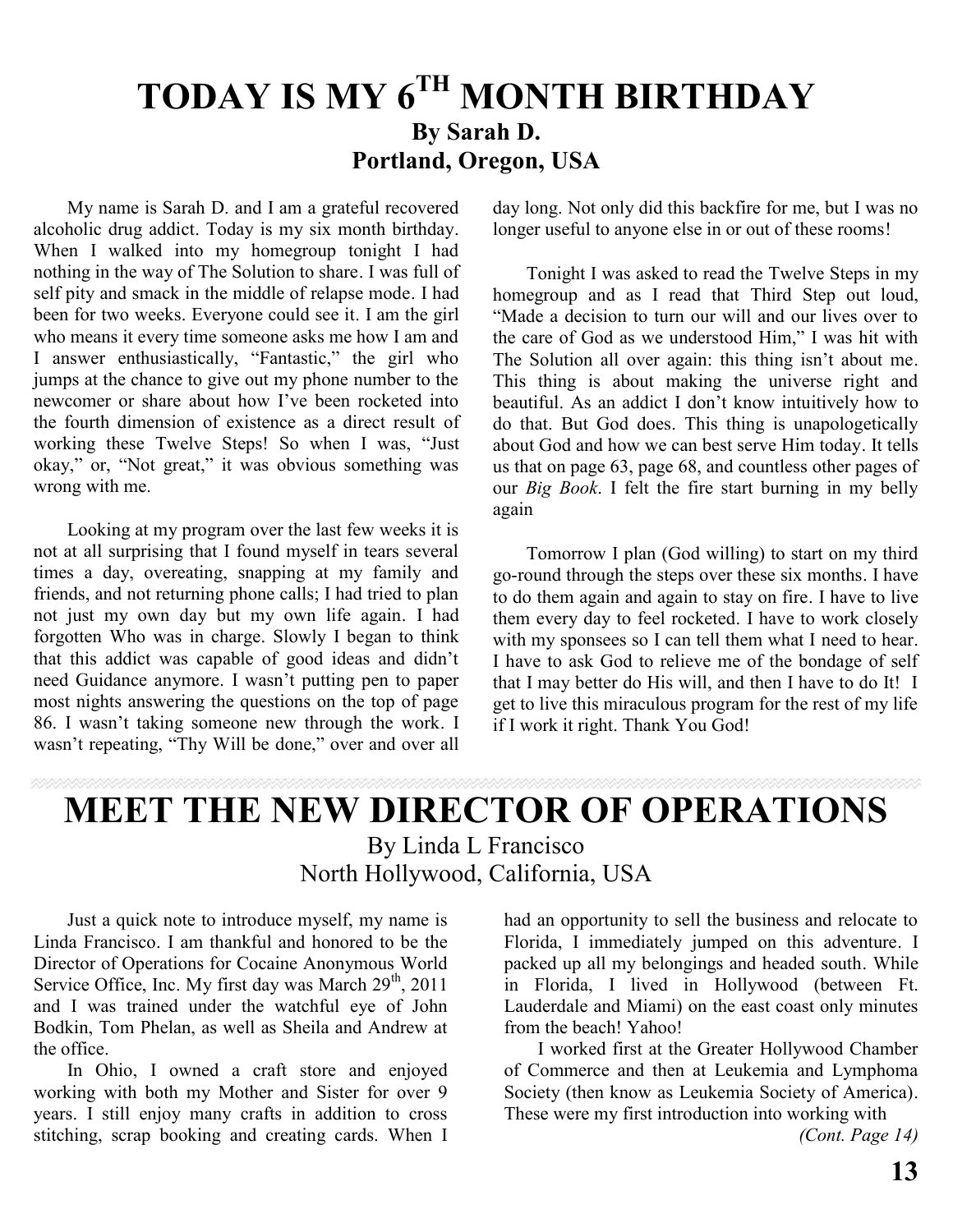#### *(Cont. from Page 13)*

non-profits. Positions at both organizations were centered on fundraising. With the Leukemia Society I developed their first Team in Training program and was able to grow this fundraiser from \$30 K net their first year to \$750K net after only three years. During this time, I also trained and raised money for the Leukemia Society and completed 5 marathons (2-New York City Marathons, 1- Marine Corps Marathon, 1 Honolulu Marathon and 1- Anchorage Mayor's Midnight Sun Marathon).

I was recruited to join the staff of the National AIDS Marathon Training Program (NAMTP). So once again, I packed up my belongings and moved to Washington DC. While working in DC – NAMTP decided to expand their program and I was asked to relocate to Los Angeles to open up the program in California. After four years, I was asked once again to relocate to San Francisco to open up the program in the SF area. While working with NAMTP  $-$  I was able to complete three more marathons (New York City (again), San Diego Rock n' Roll and the Los Angeles Marathon). Making my Marathon total to date 8 full marathons (26.2 miles) and two half marathons (13.1 miles).

In 2005, my 80 year old mother, Ruth Francisco, was diagnosed with colon cancer. Being alone, as my father had passed away in 2004 from a sudden heart attack, I decided to return to Ohio to become my Mother's caretaker. Moving back to Ohio was one of the best decisions I ever made – as it allowed me to

spend time with my Mom, reunite with my sister, nieces and nephews as well as work as Executive Director with the Firelands Habitat for Humanity.

My Mother was called to heaven and reunited with my Father in February of 2008. I miss her and my dad every day – but am comforted to know that they no longer suffer and are with God.

In May of 2008 – my former boss (from National AIDS Marathon Training Program) called to offer me a position with NAMTP back in Los Angeles. Because this was an opportunity to return to the west coast  $-1$ accepted. Unfortunately, due to the economy, in late 2009 I was laid off and a year later the company was dissolved. This left me unemployed, job searching and reevaluating my life.

I prayed to God daily to help me find a job that matched my talents with the needs of an organization. My prayers were answered when I was asked to begin the interview process with CAWSO. I want to thank God, the WSOB and WSBT for offering me the opportunity to be a part of Cocaine Anonymous World Service Office.

I had the great fortune to meet many of you in Phoenix for the CAWS 2011 Convention and hope to meet many more of you at the upcoming 2011 C.A. Conference and/or the CAWS 2012 Convention in the UK.

**Editors Note: I'd like to take the opportunity to welcome Linda as our new DOO!**

|                                                                                                                                                                                                                                                                                                                                                                                                                           | <b>Subscribe to the NewsGram</b> |  |  |  |  |
|---------------------------------------------------------------------------------------------------------------------------------------------------------------------------------------------------------------------------------------------------------------------------------------------------------------------------------------------------------------------------------------------------------------------------|----------------------------------|--|--|--|--|
| For the low price of \$10 U.S. per year, you can receive each copy of the NewsGram before your friends or your group.<br>Complete this form and include your credit card information, or enclose a \$10 check or money order (U.S. dollars only) and<br>send to: NewsGram, c/o CAWSO, 21720 S. Wilmington Ave., Ste. 304, Long Beach, CA 90810-1641. A subscription form<br>is also available for download at www.ca.org. |                                  |  |  |  |  |
| $\Box$ I have enclosed a check/money order payable to CAWSO                                                                                                                                                                                                                                                                                                                                                               |                                  |  |  |  |  |
|                                                                                                                                                                                                                                                                                                                                                                                                                           |                                  |  |  |  |  |
|                                                                                                                                                                                                                                                                                                                                                                                                                           |                                  |  |  |  |  |
|                                                                                                                                                                                                                                                                                                                                                                                                                           |                                  |  |  |  |  |
|                                                                                                                                                                                                                                                                                                                                                                                                                           |                                  |  |  |  |  |
|                                                                                                                                                                                                                                                                                                                                                                                                                           |                                  |  |  |  |  |
|                                                                                                                                                                                                                                                                                                                                                                                                                           |                                  |  |  |  |  |
|                                                                                                                                                                                                                                                                                                                                                                                                                           |                                  |  |  |  |  |
|                                                                                                                                                                                                                                                                                                                                                                                                                           |                                  |  |  |  |  |

 $\mathfrak{f}^+$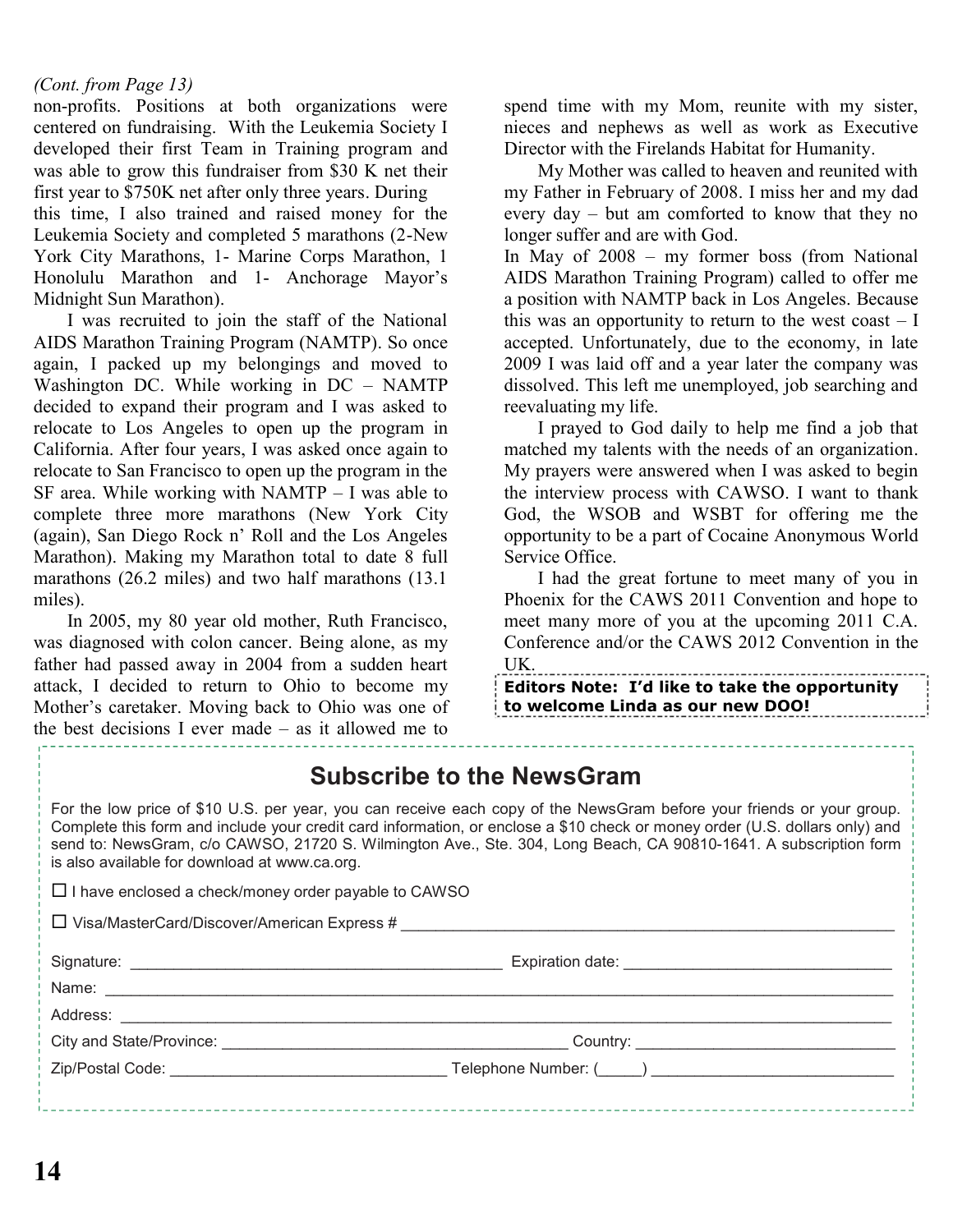# Calendar of Events

#### **August 19-21, 2011**

#### **2011 Arkansas Area Convention**

#### *Gratitude in Action* **LOCATION:**

Crowne Plaza 201 South Shackleford Rd. Little Rock, AR 72211 (501) 223-3000

Derrick H., Convention Chair (501) 837-9402 Uvonna "Luv" U., Hotel Liaison (501) 580-0786 Robin J., Registration Chair (501) 618-0445 Jonathan J., Registration Co-Chair (501) 912-9344 Lorneza H., Area Chair (501) 772-6841

#### **August 19-21, 2011**

#### **2011 Great Canadian Convention of C.A.**

*Simple, But Not Easy* Southern Ontario Area **LOCATION:**

Sheridan Centre Toronto Hotel 123 Queen St. West Toronto, ON 1 (888) 627-7175

**CONTACTS:**

Scott P., Chair (416) 889-2171 Kenny S., Area Chair (416) 400-7517

#### **August 26-28, 2011**

#### **2011 Nebraska Area Convention**

#### *Keys to the Kingdom*

**LOCATION:**

Cornhusker Marriott Hotel 333 S 13th St. Lincoln, NE 68508 (402) 474-7474

Terry J., Convention Chair (402) 812-7013 Travis S., Hotel Liaison (402) 570-3450

Linda C., Registration Chair (913) 413-1821

Othello B., Registration Co-Chair (402) 884-0302

**Get the word out about your local event! Use the form at www.ca.org/event\_form.html to get your event listed both on the web and in the NewsGram, or notify us by mail to NewsGram, c/o CAWSO, 21720 S. Wilmington Ave., Ste. 304, Long Beach, CA 90810**

#### **September 9-11, 2011**

#### **The Decade Of Growth**

#### *7th Annual Convention*

C.A. Scotland

#### **LOCATION:**

The Beardmore Hotel Beardmore Street Clydbank, Glasgow G81 4SA +44 (0)141 951 6006

#### **CONTACTS:**

Ian M., Outreach +44 (0)773 339 4084 Cathal, Chairperson +44 (0)755 401 2165 Roger, Treasurer +44 (0)780 227 7093 Steven L., Programming +44 (0)798 340 2707 Stef S., Scottish Delegate +44 (0)777 290 9756

#### **September 16-18, 2011**

#### **Florida Area Convention**

*Into Action*

#### **LOCATION:**

Plaza Resort and Spa 600 N. Atlantic Ave Daytona Beach, FL 32118 386-253-9935

#### **CONTACTS:**

Tonya V., Convention Chair 386-682-9550 Jeannie B., Vice Chair 386-882-8347 R. Omar M., Secretary 386-295-4084 George B., Hotel Liaison 386-682-9340

#### **October 14-16, 2011**

#### **Building a Triumphant Arch** *SW Regional Convention*

## Oklahoma

#### **LOCATION:**

Bricktown Hotel & Convention Center 2001 E. Reno Oklahoma City, OK 866-378-0966

#### **CONTACTS:**

Barry H., Chairperson 405-570-3168

*(Cont. page 16)*